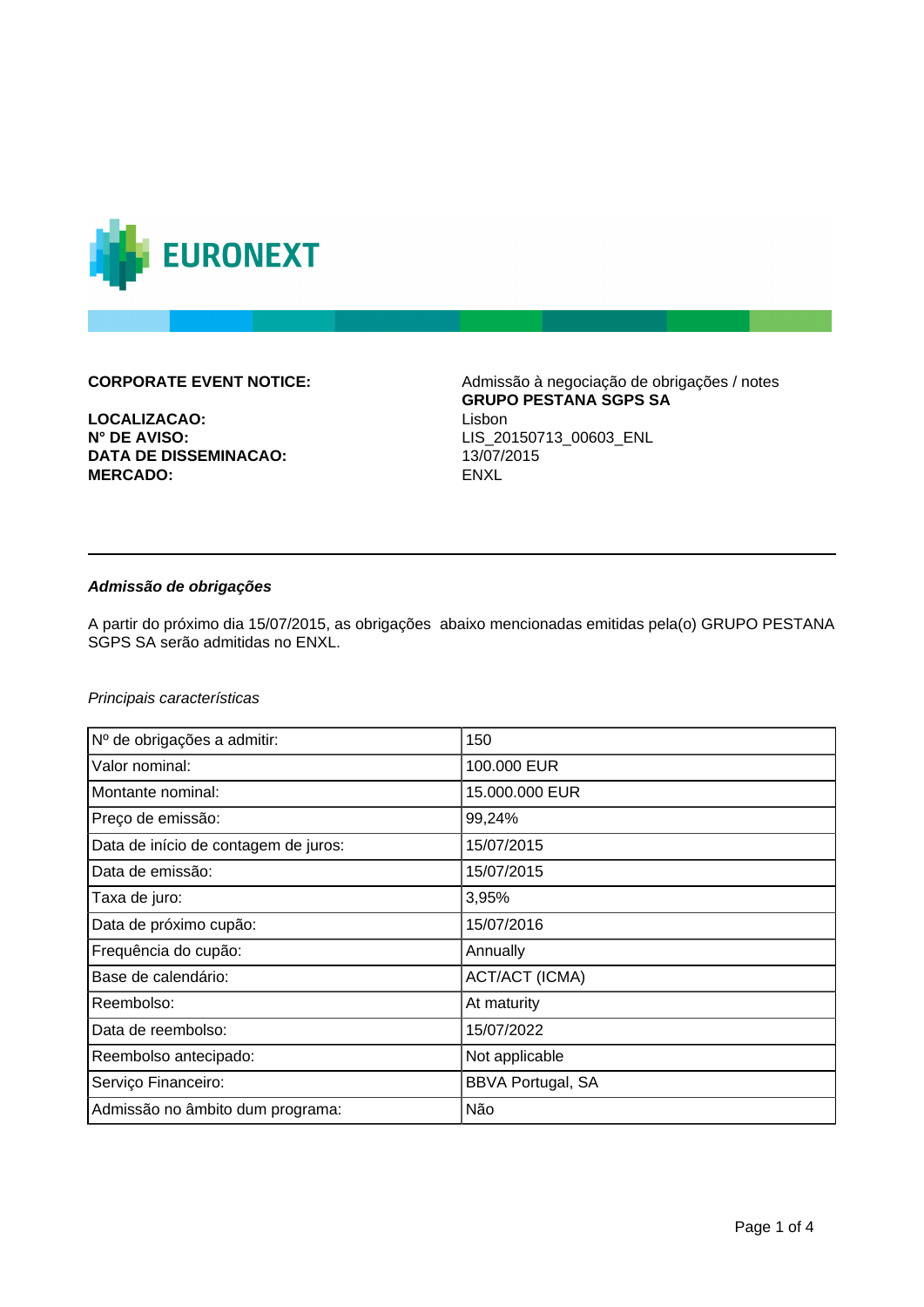## **Comentários**

Por favor, consulte a Nota Técnica para obter informação complementar relativa às condições de emissão.

### **Negociação**

| Grupo de negociação:                                   | R3                                                 | Negociação:                                         | Double fixing                                  |
|--------------------------------------------------------|----------------------------------------------------|-----------------------------------------------------|------------------------------------------------|
| Lote:                                                  | 100.000                                            | Moeda:                                              | <b>EUR</b>                                     |
| Unit / $\%$ :                                          | Percentage Clean                                   | Custódia local:                                     | Interbolsa                                     |
| Garantida<br><b>Liquidity Providers:</b>               | No.                                                | UNT/FMT:                                            | <b>FMT</b>                                     |
| Denominação:<br>Código ISIN:<br>Símbolo de negociação: | PESTAN3,95%15JUL22<br>PTGRPEOE0000<br><b>BGRPE</b> | Código CFI:<br>Código Euronext:<br>Código Nacional: | <b>DBFUFB</b><br>PTGRPEOE0000<br><b>GRPEOE</b> |

O presente aviso e o seu conteúdo é apenas facultado a título informativo, de forma a facilitar o justo, ordenado e eficiente funcionamento do mercadoe não constitui uma recomendação para efectuar investimentos.O conteúdo do presente aviso é prestado "como se apresenta", com base na informação facultada ao operador de mercado, sem representação ou garantia de qualquer natureza.A Euronext não se considera responsável por qualquer perda ou dano de qualquer natureza, resultante do uso, actuação ou confiança depositada na informação facultada. Nenhuma informação contida ou mencionada nesta publicação constitui base para a celebração de qualquer contrato. A criação de direitos e de obrigações referentes a instrumentos financeiros que são negociados nos mercados geridos pelas subsidiárias da Euronext só podem resultar das regras aplicáveis ao operador de mercado em questão. Os Mercados da Euronext incluem os mercados de negociação de valores mobiliários e de derivados geridos pela Euronext Amsterdam, Euronext Brussels, Euronext Lisbon, Euronext Paris e Euronext UK Markets, denominados, respectivamente, como os mercados de Amesterdão, Bruxelas, Lisboa, Paris e Londres, conforme o caso.

A Euronext refere-se à Euronext N.V. e suas subsidiárias. A informação relativa às marcas e aos direitos de propriedade intelectual da Euronext consta em [https://www.euronext.com/terms-use.](https://www.euronext.com/terms-use)

© 2014, Euronext N.V. – Todos os direitos reservados.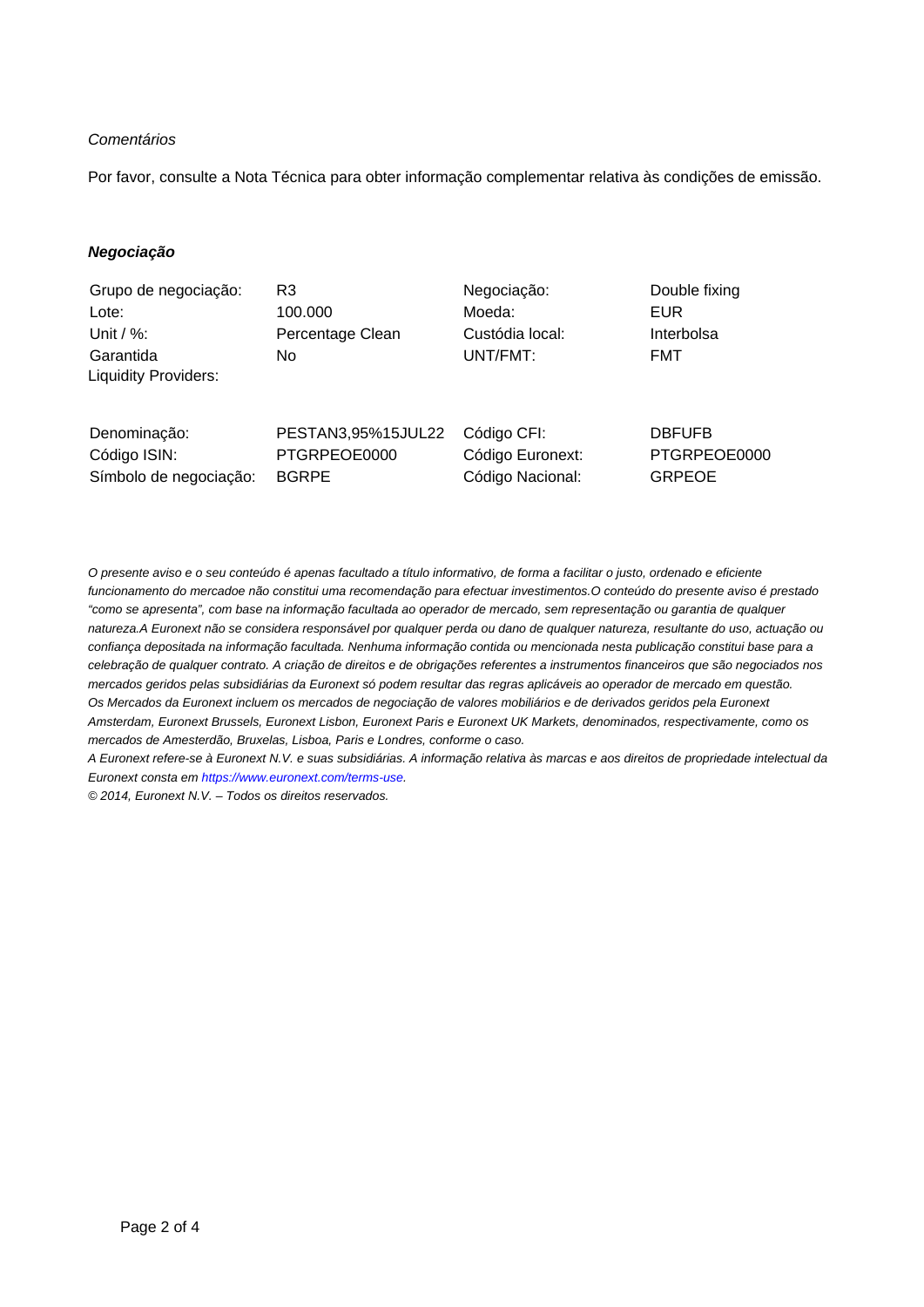

# **CORPORATE EVENT NOTICE:** Listing of bonds / notes

**LOCATION:** Lisbon<br> **NOTICE:** LIS 20 **MARKET:** 

**GRUPO PESTANA SGPS SA NOTICE:** LIS\_20150713\_00603\_ENL<br>DATE: 13/07/2015 **DATE:** 13/07/2015

# **Listing of bonds**

As of 15/07/2015, the bonds described below, issued by GRUPO PESTANA SGPS SA, will be listed on ENXL.

#### Main characteristics

| Number of securities to be listed: | 150                                                                                                |
|------------------------------------|----------------------------------------------------------------------------------------------------|
| Nominal value:                     | 100.000 EUR                                                                                        |
| Total nominal amount:              | 15.000.000 EUR                                                                                     |
| Issue price:                       | 99,24%                                                                                             |
| Interest commencement date:        | 15/07/2015                                                                                         |
| Issue date:                        | 15/07/2015                                                                                         |
| Interest rate:                     | 3,95%                                                                                              |
| Next coupon date:                  | 15/07/2016                                                                                         |
| Coupon frequency:                  | Annually                                                                                           |
| Daycount:                          | <b>ACT/ACT (ICMA)</b>                                                                              |
| Redemption:                        | At maturity                                                                                        |
| Redemption date:                   | 15/07/2022                                                                                         |
| Early redemption:                  | Not applicable                                                                                     |
| Financial service:                 | <b>BBVA Portugal, SA</b>                                                                           |
| Listing under program:             | No                                                                                                 |
| Legal documentation:               | Please refer to the Technical Note for<br>complementary information concerning the<br>issue terms. |

**Trading**